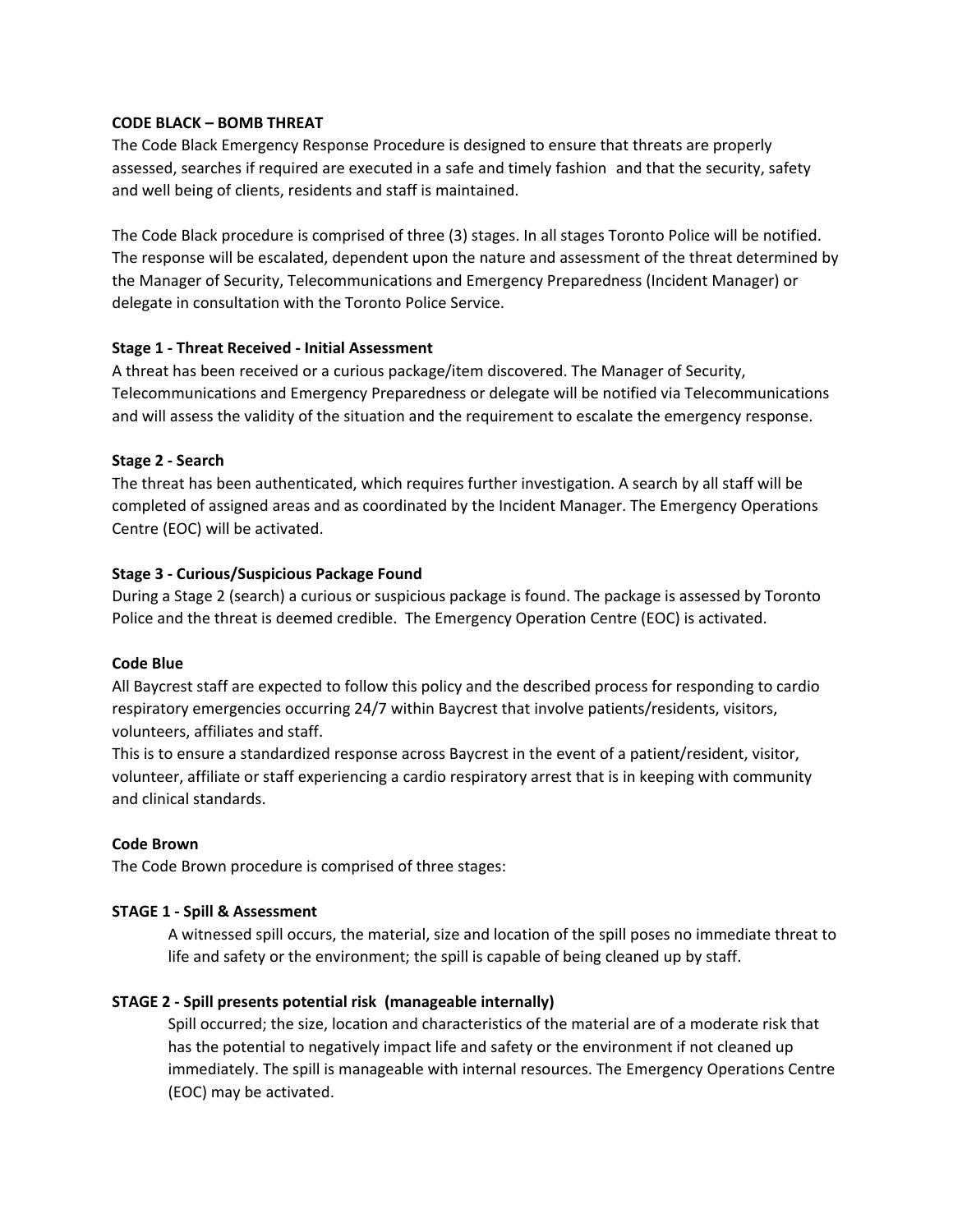# **STAGE 3 - Spill presents risk to life/environment (external resources required)**

Spill occurred; the size, location and characteristics of the material are of a high risk that has the potential to or has negatively impacted life/safety/environment. External resources are required for clean up and containment. The Emergency Operations Centre (EOC) may be activated.

- Immediately notify the Most Responsible Staff Member (manager, team lead, charge nurse, etc.) in the area and provide exact details
- Notify Telecommunications (ext. 5555)
- Provide details of the material
- If the material can be cleaned up or if assistance is required from Environmental Services department

Inform other persons who are nearby and ensure no additional contact is made with the material

## **Code Green**

The Code Green emergency procedure is designed to ensure the safe and orderly evacuation of client's, residences, visitors and staff from an unsafe location to a safe or safer location. Code Green is comprised of four (4) stages:

## **STAGE 1: Horizontal Evacuation**

All individuals move from one side of the floor to another (laterally) beyond fire safety doors and adjacent to an exterior exit way.

## **STAGE 2: Vertical Evacuation**

All individuals move from one floor to another floor within the same building in a downward direction a minimum of two floors below the affected level if possible.

# **STAGE 3: Total Building Evacuation**

All individuals move to exterior of the building or to another building

## **STAGE 4: Total Facility Evacuation**

All individuals in the entire facility (Apotex, Hospital, Terraces etc.) evacuate to external locations

## **Code Grey**

The Code Grey Emergency Response Plan is designed to initiate and provide an orderly response to an infrastructure loss or failure. In any infrastructure related emergency, circumstances may result in the escalation to a Code Orange and /or Code Green - Evacuation.

The Code Grey response is differentiated by the nature of the event and the location of the problem. Code Grey (Infrastructure Loss or Failure) emergencies include:

- Power Failure or Generator Failure
- Mag Lock Failure
- Flooding or Water System Failure
- Air Quality Concerns
- Heating or Air Conditioning Failure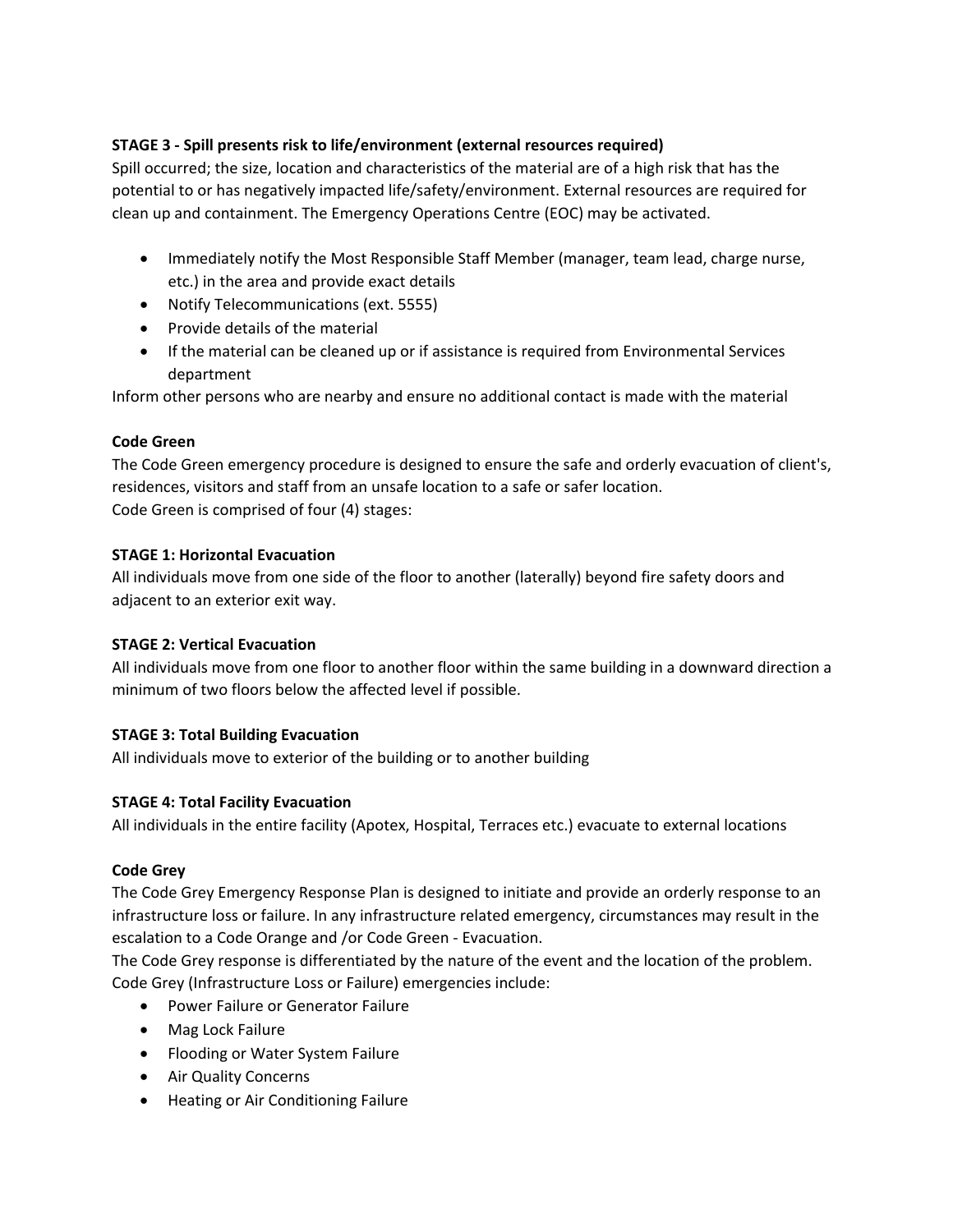- I/T or Telephone System failure
- Medical Gas Failure

Code Grey emergencies are responded to in two stages:

### **Stage 1**

Emergency has the capability of being responded to by local staff and resolved within a short time (less than 4 hours). Staff are required to follow the emergency response plan for the type of Code Grey as listed in the Appendices.

## **Stage 2**

Emergency does not have the capability of being responded to by local staff or resolved, as duration is prolonged or unknown. In this instance, an Emergency Operations Centre must be established to provide additional support (see IMS Manual). All staff must immediately return to their designated areas/departments to assist in the response as directed.

#### **Code Orange**

The Code Orange Emergency procedure is a graduated response to either an external disaster or an internal emergency that places pressure on the organization's resources which in turn impacts its ability to respond effectively and efficiently. The purpose of the Code Orange is to alert the organization of the potential demand on resources, and to subsequently develop and enact an internal plan that releases (provides) the additional resources required to manage the situation.

Examples of a Code Orange may include an external environmental disaster whereby a neighbouring facility has been affected and is requesting Baycrest to accept transfers or shelter for clients/residents, or an internal loss of services/disaster whereby all available resources are required to assist with the internal response.

Code Orange is comprised of two stages. They are as follows:

#### **Code Orange - Stage 1 (Alert)**

The facility has been notified of, or is experiencing an emergency whereby the resources necessary to deal with the emergency may be exceeded. The Incident Management Team and Emergency Operations Centre is activated.

## **Code Orange - Stage 2 (Mobilizing Resources)**

The facility has been notified of, or is experiencing, an emergency whereby the resources necessary to respond to the emergency or the assistance required will exceed the facility's available resources. In a Stage 2, staff may be called back or reassigned within Baycrest to lend support. The Incident Management Team and Emergency Operations Centre is activated.

**Code Purple**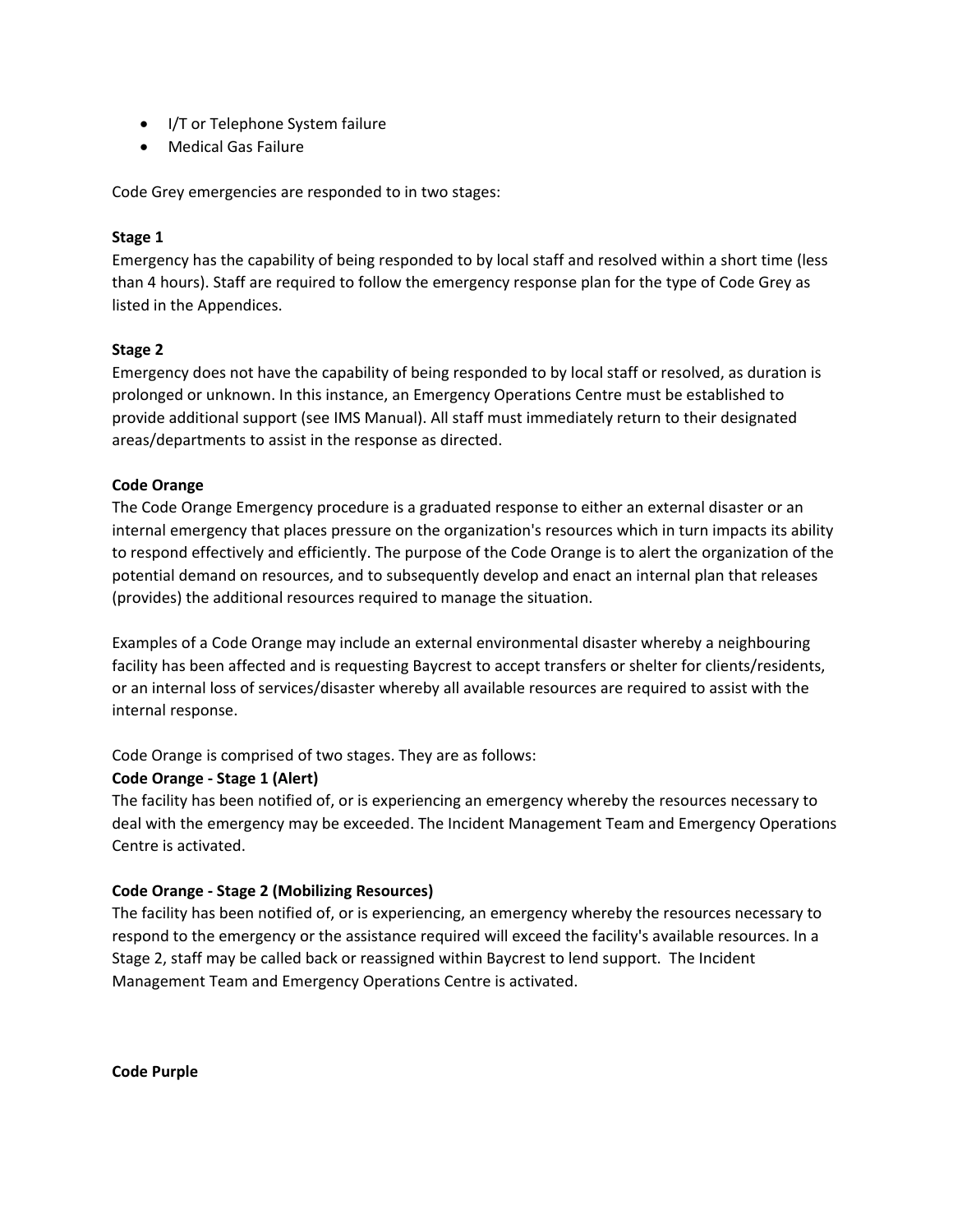A person that witnesses a hostage taking/abduction or the first person to be informed of a hostage taking/abduction, will:

- 1. Remain Calm
- 2. Immediately notify Telecommunications (ext 5555)
- 3. Provide details of the emergency:
	- Location of emergency
	- Where the person is confined
	- Description or name of the suspect
	- If a weapon was seen, and type
	- Number of /Names of the hostages person abducted
- 4. Notify the Most Responsible Staff Member (manager, team lead, charge nurse, Administrator on call, Executive on call etc.) and provide exact details of the emergency

#### **Code Red**

The Code Red Emergency Response Plan is designed to initiate and provide an orderly response to a Fire Safety Event and ensure occupant safety. In any fire scenario, circumstances may dictate the rapid escalation to a Code Green - Evacuation. Here are some principals for code red response:

Any employee may initiate a Code Red.

Employees are not to engage in firefighting operations unless trained on fire equipment.

The Fire Response Team will be the only individuals to function in the fire zone prior to the arrival of Toronto Fire Services.

It is essential that the first person on the scene gets appropriate assistance from the internal response team and the fire department as soon as possible. Therefore: The FIRST PERSON to discover smoke or fire in an area must: Remain Calm

R - Remove person(s) in immediate danger. Do Not Use Elevators

- E Ensure doors and windows are closed to confine fire and smoke (do not lock)
- A Activate the fire alarm system using the nearest pull station (or direct someone to do this)
- C Call Telecommunications at ext. 5555. State name, location, status of the fire
- T Try to fight the fire if trained to do so and within own capability.?

If evacuation of surrounding area is required, activate the Code Green (Evacuation) Emergency Response Plan if necessary by calling ext. 5555.

Follow Code Green Emergency Response Plan if evacuation is needed.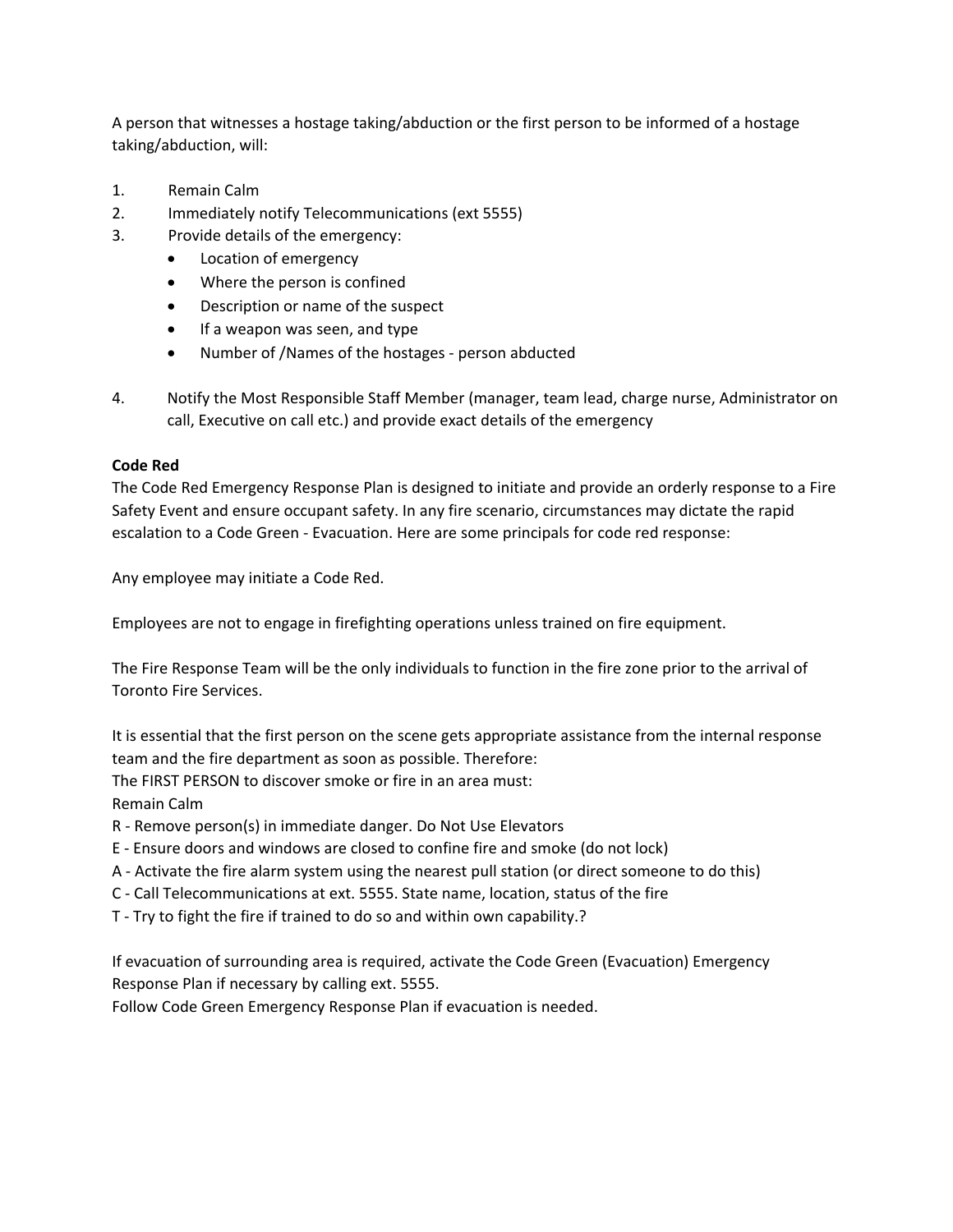#### Code Silver

**RUN:** Have an escape route and plan in mind, Leave your belongings behind. Keep your hands visible.

**HIDE:** Hide in an area out of the shooter's view. Block entry to your hiding place and lock doors. Silence your cell phone and/or pager.

**FIGHT:** As a last resort and only when your life is in imminent danger, try to incapacitate the shooter. Use physical aggression and throw items at the active shooter.

An PERSON WITH A WEAPON event should be called when staff or bystanders think they or other individuals may be in danger of bodily injury with a weapon.

## **Code Yellow**

The Code Yellow Emergency Response Procedure is designed to initiate an organized internal and external response to a missing client or resident of Baycrest. It provides a structure for a comprehensive expedited search of the campus in order to locate the missing client before that client's safety and wellbeing is compromised.

A Code Yellow is comprised of four (4) stages and will be escalated dependent upon the nature of the incident, the urgency and assessment of the situation. The requirement of police will be determined based on the severity of the incident determined by the Incident Manager.

During a Code Yellow, it may be deemed necessary by the Incident Manager to release either a photo or name, (or both) of the missing client or patients out of concern for their safety and in an effort to assist with the search.

## **Stage 1 - Local Area (Unit /Floor) Search, (Primary)**

The client is determined to be missing by the staff in the area. There is an immediate search of the unit/department and surrounding areas.

## Stage 2 - Facility Search, (Secondary)

The client has not been located in Stage 1. Staff from the Hospital, Apotex, Posluns and Kimel buildings or the Terraces at Baycrest, complete a search of their areas and departments. Depending on the severity, the Emergency Operations Centre (EOC) may be activated

## **Stage 3 -Baycrest Wide Campus Search, (Intensive)**

The client has not been located in the Stage 2 search. An organized search is initiated and the search includes beyond the Campus grounds. The Emergency Operations Centre is activated and the police are notified.

## **Stage 4 - Stand By**

The Incident Manager in collaboration with the Most Responsible Physician (MRP) has verified that the client is off Baycrest Property, verified that the client is competent, (or is with competent person), is not at immediate physical or medical risk but remains absent from Baycrest property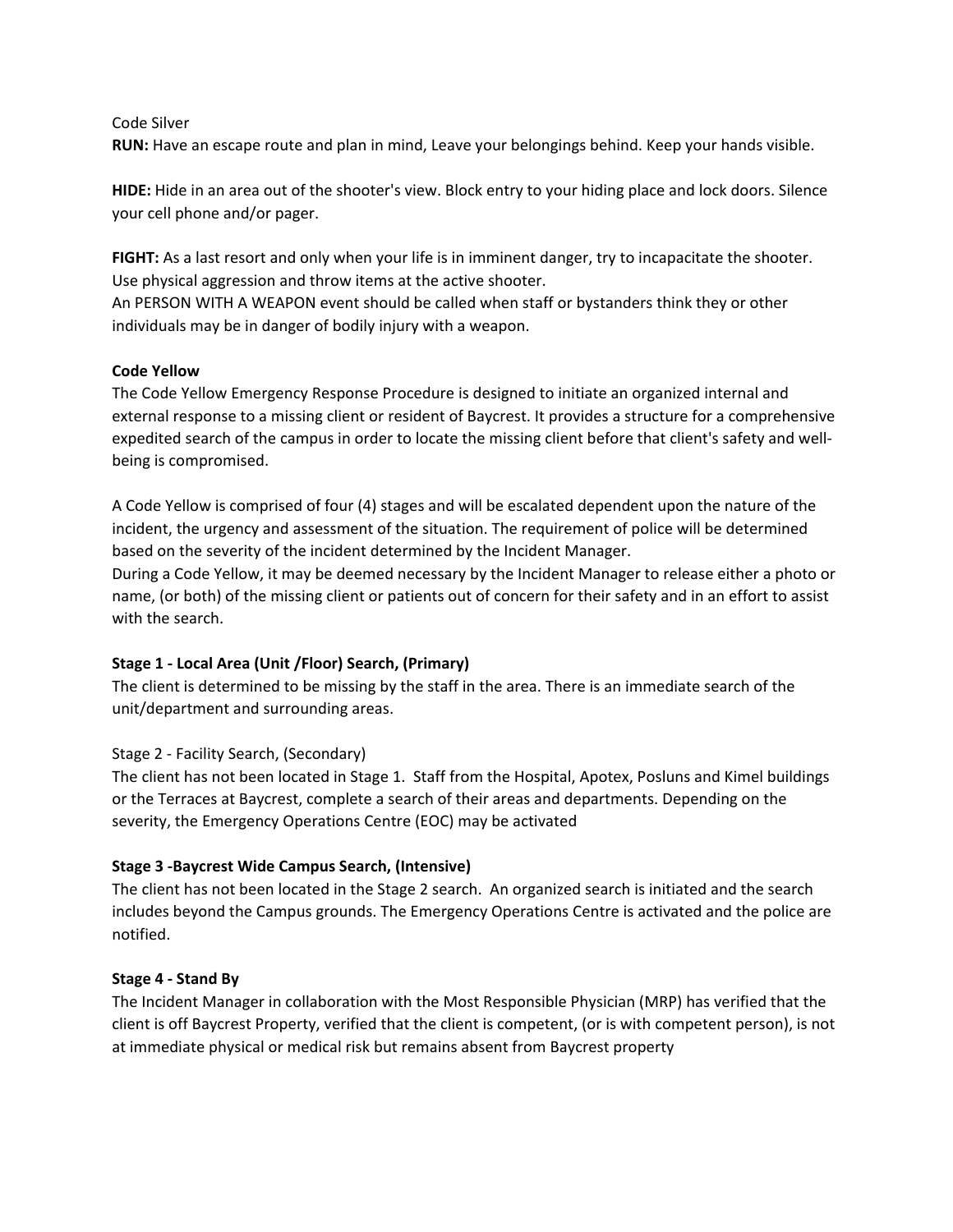## Risk Severity Level

Moderate Code Yellow - Found Safe on premises Stage 1 & 2 Critical Code Yellow - Stages 1 & 2 that result in harm; leaves premises; Stage 3

## **Code White**

All Baycrest staff are expected to follow this policy and the described process for a 24/7 emergency response to Code White cases occurring within Baycrest that involves; patients/residents, visitors, affiliates and staff. The purpose of a Code White is to mobilize additional assistance to maintain the safety of the client, staff and others.

Code White: A Code White is an emergency response in the event of an actual or potential abusive/violent/aggressive situation within the main complex of Baycrest and includes all Hospital inpatient units, Apotex residential areas, community programs, ambulatory clinics, internal public spaces and research areas.

Response Team: A team of specially trained personnel who can be summoned on a 24x7 basis to assist staff to manage persons with uncontrollable, disruptive or violent behaviour.

## **Medical Alert**

All Baycrest staff are expected to follow this policy and the described process for responding to non-life threatening events occurring within Baycrest that involves patients/residents, visitors, volunteers, affiliates and staff. This is to ensure a standardized clinical response across Baycrest that is in keeping with community and clinical standards in the event of a patient/resident, visitor, volunteer, affiliate or staff experiencing a non-life threatening event.

## **Emergency Lockdown or Hold and Secure**

All Baycrest staff are expected to follow this policy and the described process for a 24/7 emergency response to an emergency inside or outside in relation to Baycrest property that involves patients/residents, visitors, contractors and staff.

# **DEFINTITIONS**

# **LOCKDOWN**

A Lockdown is the process by which pedestrian traffic is either partially or completely restricted or redirected and limited to specific entry/exit points.

This occurs when a physical threat is already in the facility and measures need to be taken to prevent a threat from accessing areas/assets being threatened;

- To protect individuals from entering areas where the threat may be present; and,
- To protect individuals from remaining in areas where the threat may be moving.

The purpose of an emergency lockdown is to ensure and maintain the safety of the clients, staff and others. Individuals must stay where they are inside the building and may not move from area to area or within the building unless otherwise directed.